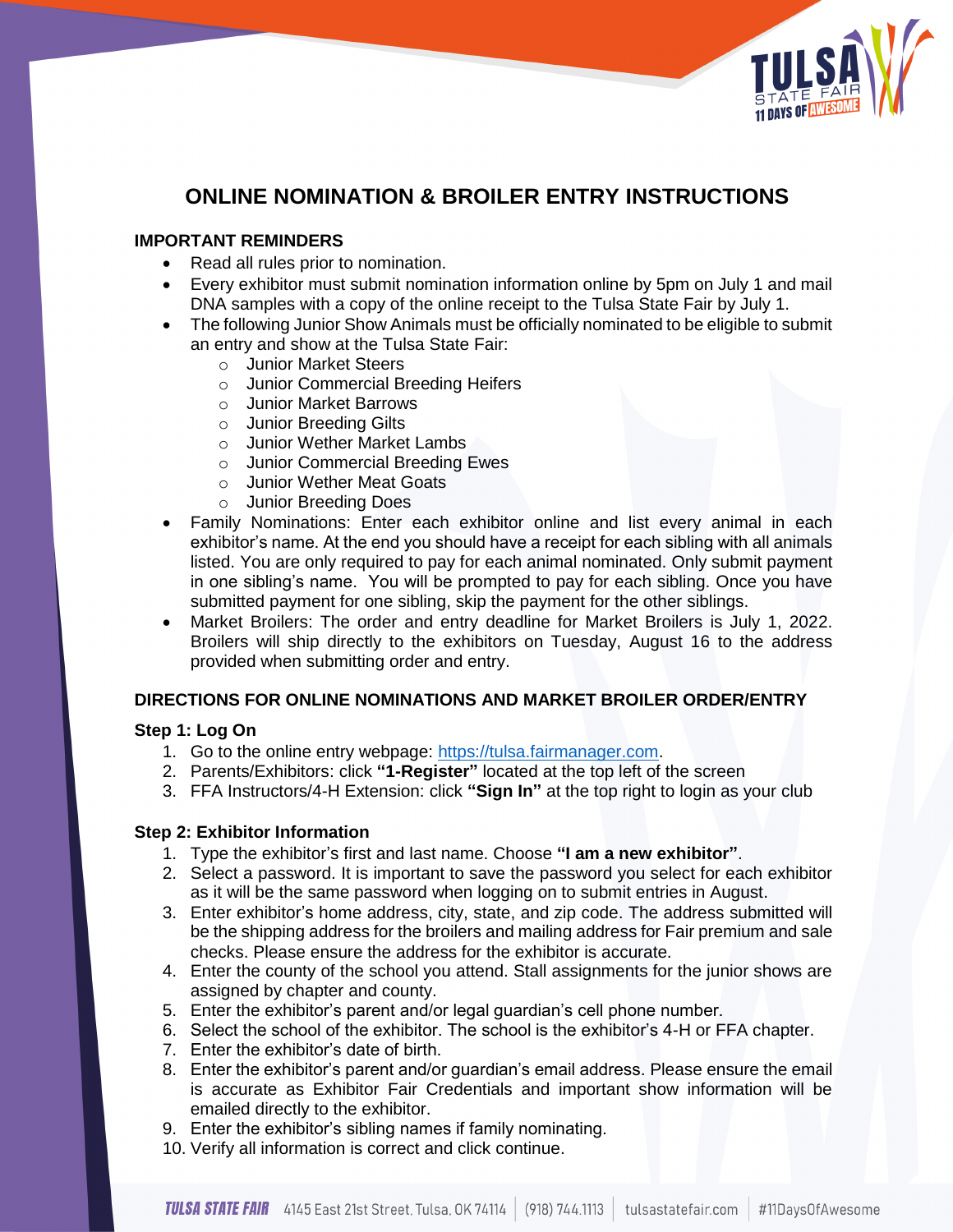

# **Step 3: Create Nominations/Market Broiler Entries**

- 1. Select the department of livestock in which you are nominating/entering.
- 2. Select the division/breed of animal you are nominating/entering.
- 3. Nominations: Enter the Tulsa tag number in the Validation Number box.
- 4. Market Broiler Order/Entry: In the class field, select if you would like to purchase one group, (25 chicks), or two groups, (50 chicks). The maximum order is two groups per exhibitor. You will be required to pay online with a credit card.
- 5. Select the designated club. If you are a 4-H member, select your 4-H county. If you are an FFA member, select the FFA chapter you are a member of.

# **Step 5: Add Nominations/Entry to Cart**

- 1. After all information is entered correctly, click **"Add Entry to Cart"** to continue. At this point choose from three different options:
	- o **"Add a Different Entry"** if you have a change in specie or sex you are entering for the same exhibitor.
	- o **"Add a Similar Entry"** if you want to add entries of the same species and sex for the same exhibitor.
	- o **"Continue"** if you have completed all entries for that particular exhibitor.

#### **Step 6: Review Cart**

Review the nominations/entries you have submitted and select from the following options:

- o **"Add More Entries"** allows you to add more nominations/entries for this particular exhibitor.
- o **"Save this Cart for Later"** allows you to return at a later time to complete the online nomination/entry process
- o **"Check Out"** allows you to complete the online nomination/entry process.

# **Step 7: Check Out**

**Nominations:** When your nominations are complete, select **"Check Out"**.

**Market Broilers Exhibitors:** When you select check out it will prompt you to the payment page. Enter your credit card information to pay the order/entry fee.

# **Step 8: Confirm**

**Nominations:** Review your nominations then type the word **"YES"** in the agreement box if correct. Then click **"Submit."**

**Market Broilers Exhibitors:** After you confirm your entries you will be asked to upload the signed Legal Release.

#### **Step 9: Print Receipt**

- 1. Print a receipt by clicking on **"Print a Detailed Receipt".**
- 2. The receipt is the only invoice given and contains your confirmation number.
- 3. Tulsa State Fair recommends keeping a copy of the receipt for your records.

# **Step 10: Steer Exhibitors ONLY - Photo Upload. (Skip to Step 11 if not a Steer Exhibitor)**

- 1. You will be directed to upload photos for each steer you entered. To make sure you are entering the correct photos for each steer, compare the WEN# on the online receipt to the WEN# on the upload website.
- 2. In the Entry Description box type in the steer's Tulsa tag number.
- 3. In the first box, click on **"Choose File"**. Select the picture and click upload.
- 4. Repeat the step above in the following two boxes to upload all three required photos.